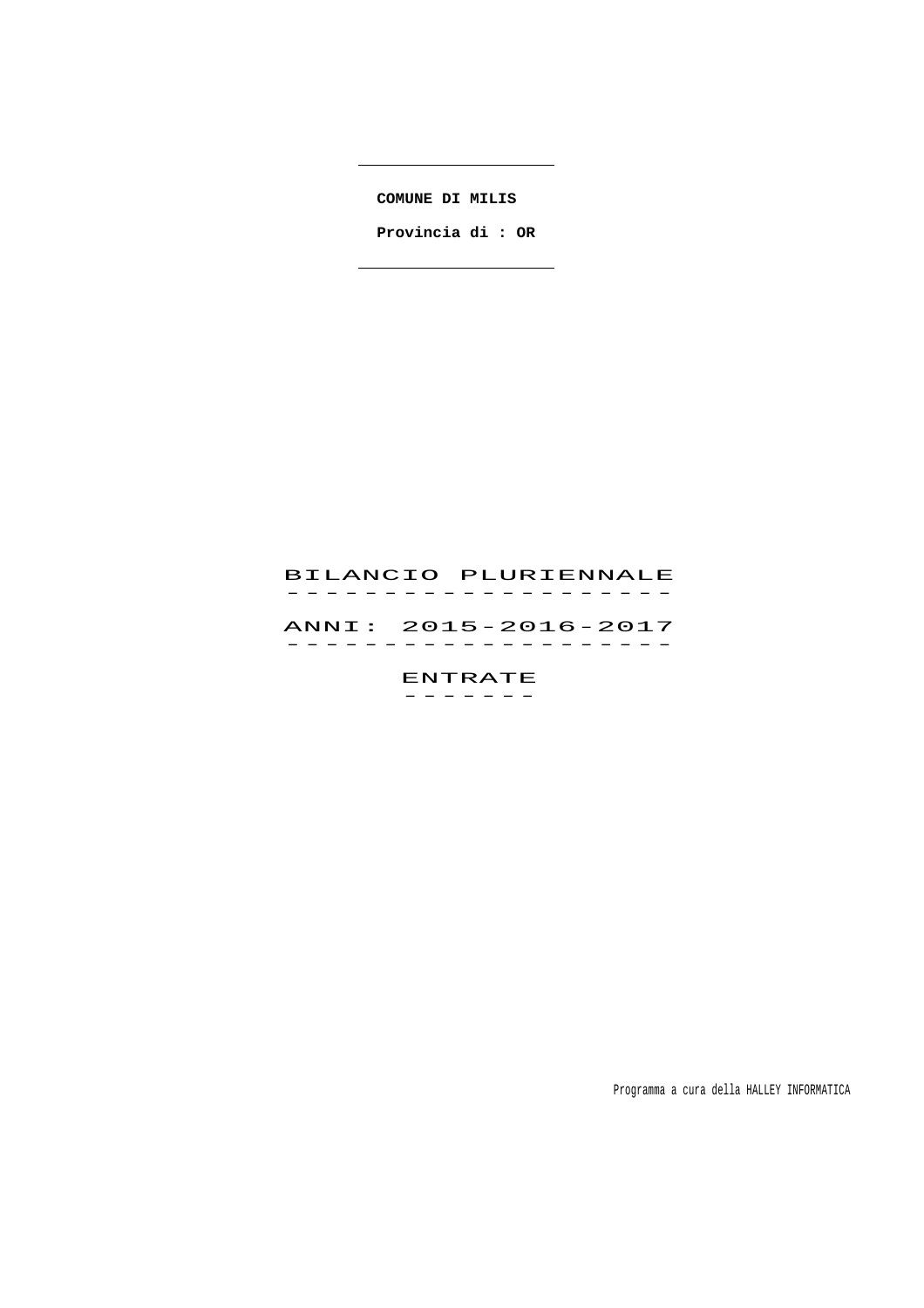| ٠. |  |
|----|--|

|                                                                                                                                                                 | Accertamenti            | Previsioni            |                         |            | PREVISIONI DEL BILANCIO PLURIENNALE 2015 - 2017 |                         | Α       |
|-----------------------------------------------------------------------------------------------------------------------------------------------------------------|-------------------------|-----------------------|-------------------------|------------|-------------------------------------------------|-------------------------|---------|
| RISORSA                                                                                                                                                         | ultimo eserc.<br>chiuso | esercizio<br>in corso | 2015                    | 2016       | 2017                                            | TOTALE                  | n<br>n. |
| AVANZO DI AMMINISTRAZIONE                                                                                                                                       |                         | 3.136, 19             |                         |            |                                                 |                         |         |
| di cui:<br>- Vincolato<br>- Finanziamento Investimenti<br>- Fondo Ammortamento<br>- Non Vincolato<br>Fondo vinc. spese correnti<br>Fondo vinc. spese c.to capit |                         |                       | 71.877,43<br>284.577,12 | 54.491,52  |                                                 | 71.877,43<br>339.068,64 |         |
| TITOLO I<br>===============<br>ENTRATE TRIBUTARIE                                                                                                               |                         |                       |                         |            |                                                 |                         |         |
| CATEGORIA 1^                                                                                                                                                    |                         |                       |                         |            |                                                 |                         |         |
| IMPOSTE                                                                                                                                                         |                         |                       |                         |            |                                                 |                         |         |
| 1007 ADDIZIONALE COMUNALE I.R.P.E.                                                                                                                              | 46.769,00               | 47.000,00             | 47.000,00               | 47.000,00  | 47.000,00                                       | 141.000,00              |         |
| 1024 IMU - IMPOSTA MUNICIPALE UNICA                                                                                                                             | 80.319,31               | 200.000,00            | 200.000,00              | 200.000,00 | 200.000,00                                      | 600.000,00              |         |
| 1050 IMPOSTA COMUNALE SULLA PUBBLI=<br>$CITA' \ldots \ldots \ldots \ldots \ldots \ldots \ldots \ldots$                                                          | 1.017,88                | 1.200,00              | 1.000,00                | 1.000,00   | 1.000,00                                        | 3.000,00                |         |
| 1075 ADDIZIONALE SUL CONSUMO DEL#<br>L'ENERGIA ELETTRICA                                                                                                        | 2.712, 16               |                       | 9.438,50                |            |                                                 | 9.438,50                |         |
| 1125 IMPOSTA COMUNALE SUGLI IMMOBI‡                                                                                                                             | 8.120,00                | 17.000,00             | 17.000,00               | 17.000,00  | 17.000,00                                       | 51.000,00               |         |
| 1230 TASI - TRIBUTO SUI SERVIZI IN‡<br>$DIVISIBILI. \ldots \ldots \ldots \ldots \ldots$                                                                         |                         |                       |                         |            |                                                 |                         |         |
| TOTALE CATEGORIA<br>$\sim$ 1                                                                                                                                    | 138.938,35              | 265.200,00            | 274.438,50              | 265.000,00 | 265.000,00                                      | 804.438,50              |         |
| CATEGORIA 2^                                                                                                                                                    |                         |                       |                         |            |                                                 |                         |         |
| TASSE                                                                                                                                                           |                         |                       |                         |            |                                                 |                         |         |
| 1150 TASSA OCCUPAZIONE SPAZI ED A#<br>REE PUBBLICHE                                                                                                             | 8.577,86                | 10.000,00             | 8.500,00                | 8.500,00   | 8.500,00                                        | 25.500,00               |         |
| 1175 TASSA DI CONCESSIONE SU ATTI È<br>PROVVEDI- MENTI COMUNALI                                                                                                 |                         | 500,00                | 500,00                  | 500,00     | 500,00                                          | 1.500,00                |         |
| 1200 TASSA PER CONCORSI A POSTI DI<br>RU0L0                                                                                                                     |                         |                       |                         |            |                                                 |                         |         |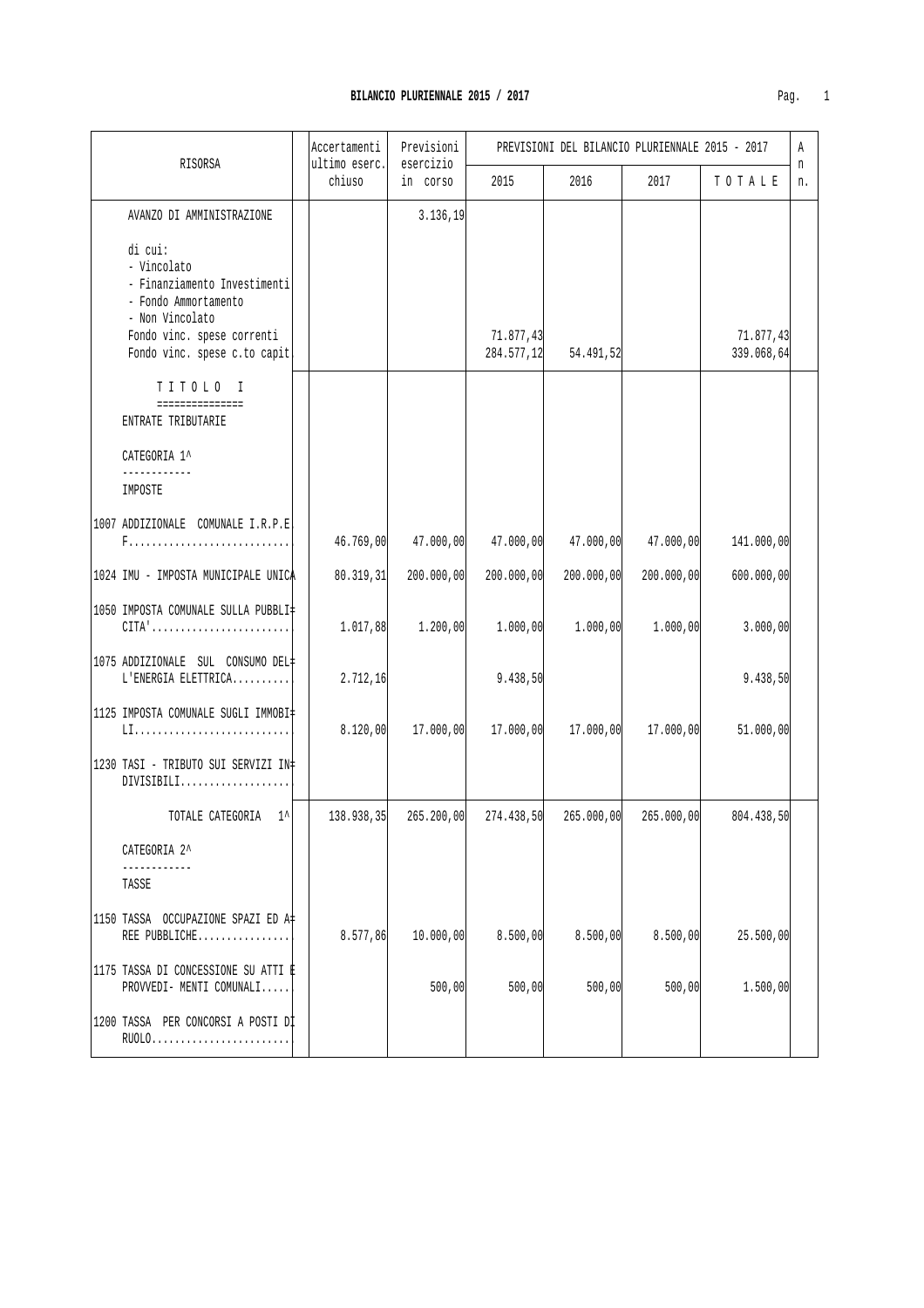| RISORSA                                                                                 |  | Accertamenti<br>ultimo eserc. | Previsioni<br>esercizio |            | PREVISIONI DEL BILANCIO PLURIENNALE 2015 - 2017 |            |              | A       |
|-----------------------------------------------------------------------------------------|--|-------------------------------|-------------------------|------------|-------------------------------------------------|------------|--------------|---------|
|                                                                                         |  | chiuso                        | in corso                | 2015       | 2016                                            | 2017       | TOTALE       | n<br>n. |
| 1225 TASSA PER LO SMALTIMENTO DEI<br>RIFIUTI SO- DI URBANI                              |  | 171.801,00                    | 172.500,00              | 259.337.81 | 172.000,00                                      | 172.000,00 | 603.337,81   |         |
| 1230 TASI - TRIBUTO SUI SERVIZI IN‡<br>$DIVISIBILI. \ldots \ldots \ldots \ldots \ldots$ |  |                               | 150.000,00              | 90.000,00  | 90.000,00                                       | 90.000,00  | 270.000,00   |         |
| $2^{\lambda}$<br>TOTALE CATEGORIA                                                       |  | 180.378,86                    | 333.000,00              | 358.337,81 | 271,000,00                                      | 271.000.00 | 900.337,81   |         |
| CATEGORIA 3^                                                                            |  |                               |                         |            |                                                 |            |              |         |
| TRIBUTI<br>SPECIALI ED ALTRE EN#<br>TRATE TRIBUTARIE PROPRIE                            |  |                               |                         |            |                                                 |            |              |         |
| 1250 DIRITTI SULLE PUBBLICHE AFFIS‡<br>$SIONI$                                          |  | 2,06                          | 250,00                  | 250,00     | 250,00                                          | 250,00     | 750,00       |         |
| 1275 ACCERTAMENTO TRIBUTI COMUNALI                                                      |  |                               |                         |            |                                                 |            |              |         |
| 1303 FONDO DI SOLIDARIETA' COMUNALE                                                     |  | 149.342,00                    | 91.597,20               | 58.814,19  | 58.814,19                                       | 58.814,19  | 176.442,57   |         |
| $3^{\lambda}$<br>TOTALE CATEGORIA                                                       |  | 149.344,06                    | 91.847,20               | 59.064.19  | 59.064,19                                       | 59.064.19  | 177.192.57   |         |
| TOTALE DEL TITOLO I                                                                     |  | 468.661,27                    | 690.047,20              | 691.840,50 | 595.064,19                                      | 595.064,19 | 1.881.968,88 |         |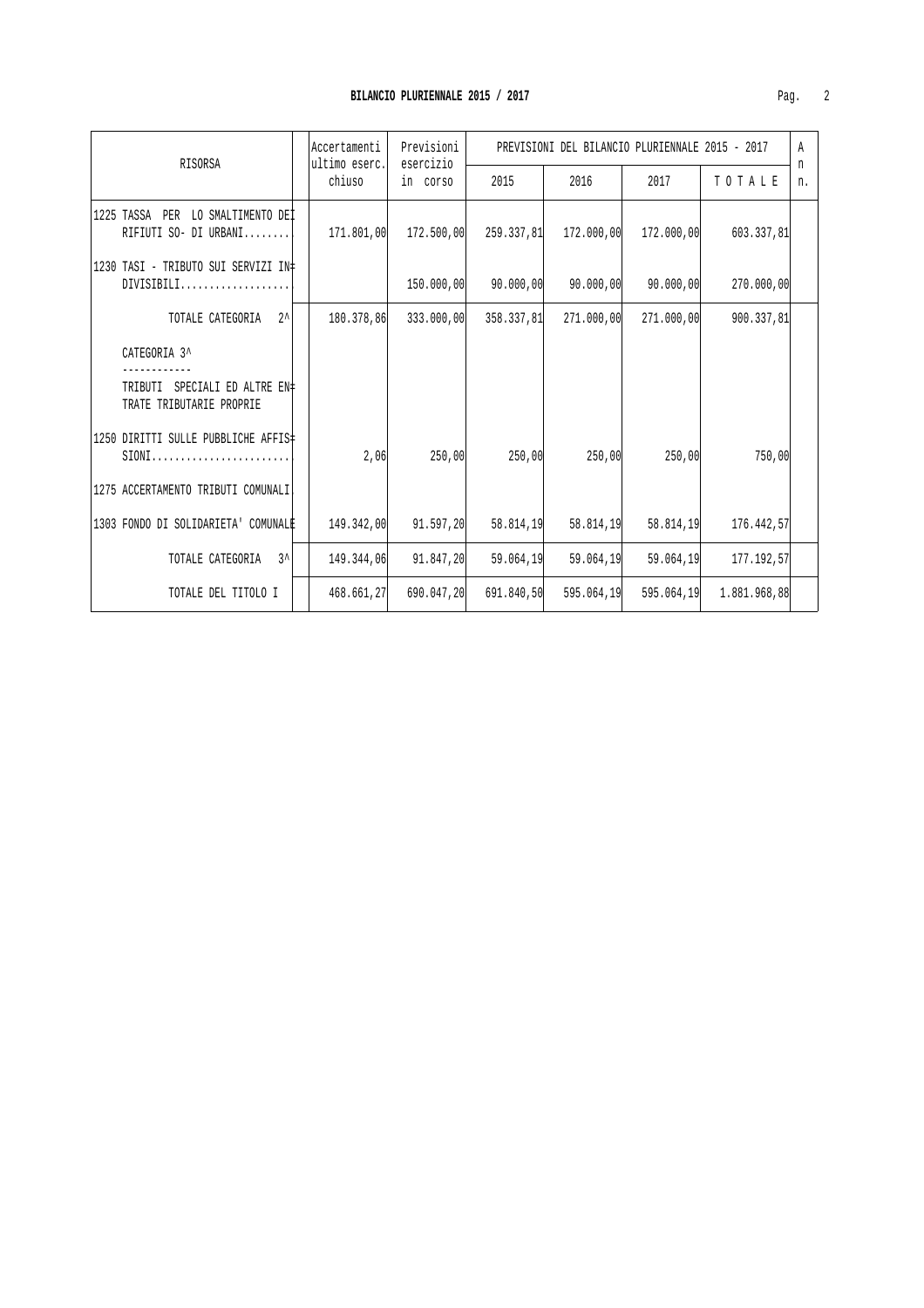| Pag |  |
|-----|--|
|     |  |

|              | RISORSA                                                                                                                                                                                                                          | Accertamenti<br>ultimo eserc. | Previsioni<br>esercizio | PREVISIONI DEL BILANCIO PLURIENNALE 2015 - 2017 |            |                                     |            |         |
|--------------|----------------------------------------------------------------------------------------------------------------------------------------------------------------------------------------------------------------------------------|-------------------------------|-------------------------|-------------------------------------------------|------------|-------------------------------------|------------|---------|
|              |                                                                                                                                                                                                                                  | chiuso                        | in corso                | 2015                                            | 2016       | 2017                                | TOTALE     | n<br>n. |
| NE           | TITOLO II<br>================<br>ENTRATE DERIVANTI DA CONTRIBU‡<br>TI E TRASFERIMENTI CORRENTI<br>DELLO STATO, DELLA REGIONE E<br>DI ALTRI ENTI PUBBLICI ANCHE<br>IN RAPPORTO ALL'ESERCIZIO DI<br>FUNZIONI DELEGATE DALLA REGIO‡ |                               |                         |                                                 |            |                                     |            |         |
| CATEGORIA 1^ | CONTRIBUTI E TRASFERIMENTI<br>CORRENTI DALLO STATO                                                                                                                                                                               |                               |                         |                                                 |            |                                     |            |         |
|              | 2003 TRASFERIMENTO DELLO STATO PER<br>FORNITURA GRATUITA O SEMIGRA=<br>TUITA LIBRI DI TESTO PER ALUN‡<br>NI SCUOLA OBBLIGO                                                                                                       | 1.640,04                      |                         | $4.193,77$ $1.640,04$ $1.640,04$ $1.640,04$     |            |                                     | 4.920,12   |         |
|              | 2013 CONTRIBUTO STATALE PER LA FOR‡<br>MAZIONE DI VOLONTARI PER IL<br>SERVIZIO CIVILE                                                                                                                                            |                               | 720,00                  |                                                 |            |                                     |            |         |
|              | 2024 CONTRIBUTI STATALI DIVERSI<br>SPESE CORRENTI                                                                                                                                                                                | 931,16                        |                         | $1.000,00$ $1.000,00$ $1.000,00$ $1.000,00$     |            |                                     | 3.000,00   |         |
|              | 2025 CONTRIBUTI DELLO STATO PER IL<br>FINANZIA- MENTO DEL BILANCIO<br>ORDINARIO                                                                                                                                                  | 168.605,38                    | 53.221,96               |                                                 |            | $37.601,44$ $27.563,48$ $27.563,48$ | 92.728,40  |         |
|              | 2050 CONTRIBUTI DELLO STATO PER MA#<br>NUTENZIONE CIMITERO DI GUERRA                                                                                                                                                             |                               | 700,00                  | 700,00                                          | 700,00     | 700,00                              | 2.100,00   |         |
|              | 2170 TRASFERIMENTO DA AGENZIA NA=<br>ZIONALE PER I GIOVANI PER PRO‡<br>GETTO S.V.E                                                                                                                                               |                               |                         |                                                 |            |                                     |            |         |
|              | $1^{\prime}$<br>TOTALE CATEGORIA                                                                                                                                                                                                 | 171.176,58                    | 59.835,73               | 40.941,48                                       | 30.903, 52 | 30.903,52                           | 102.748,52 |         |
| CATEGORIA 2^ |                                                                                                                                                                                                                                  |                               |                         |                                                 |            |                                     |            |         |
| CONTRIBUTI E | TRASFERIMENTI<br>CORRENTI DALLA REGIONE                                                                                                                                                                                          |                               |                         |                                                 |            |                                     |            |         |
|              | 2010 L.R.N.64/50:CONTRIBUTI PER BI=<br>BLIOTECHE                                                                                                                                                                                 |                               | 7.000,00                | 3.000,00                                        | 3.000,00   | 3.000,00                            | 9.000,00   |         |
|              | 2014 CONTRIBUTO RAS PER INTERVENTI<br>DI CONTRASTO DELLE POVERTA' E‡<br>$STREME$                                                                                                                                                 | 9.842,72                      | 22.184,72               | 22.184,72                                       |            |                                     | 22.184,72  |         |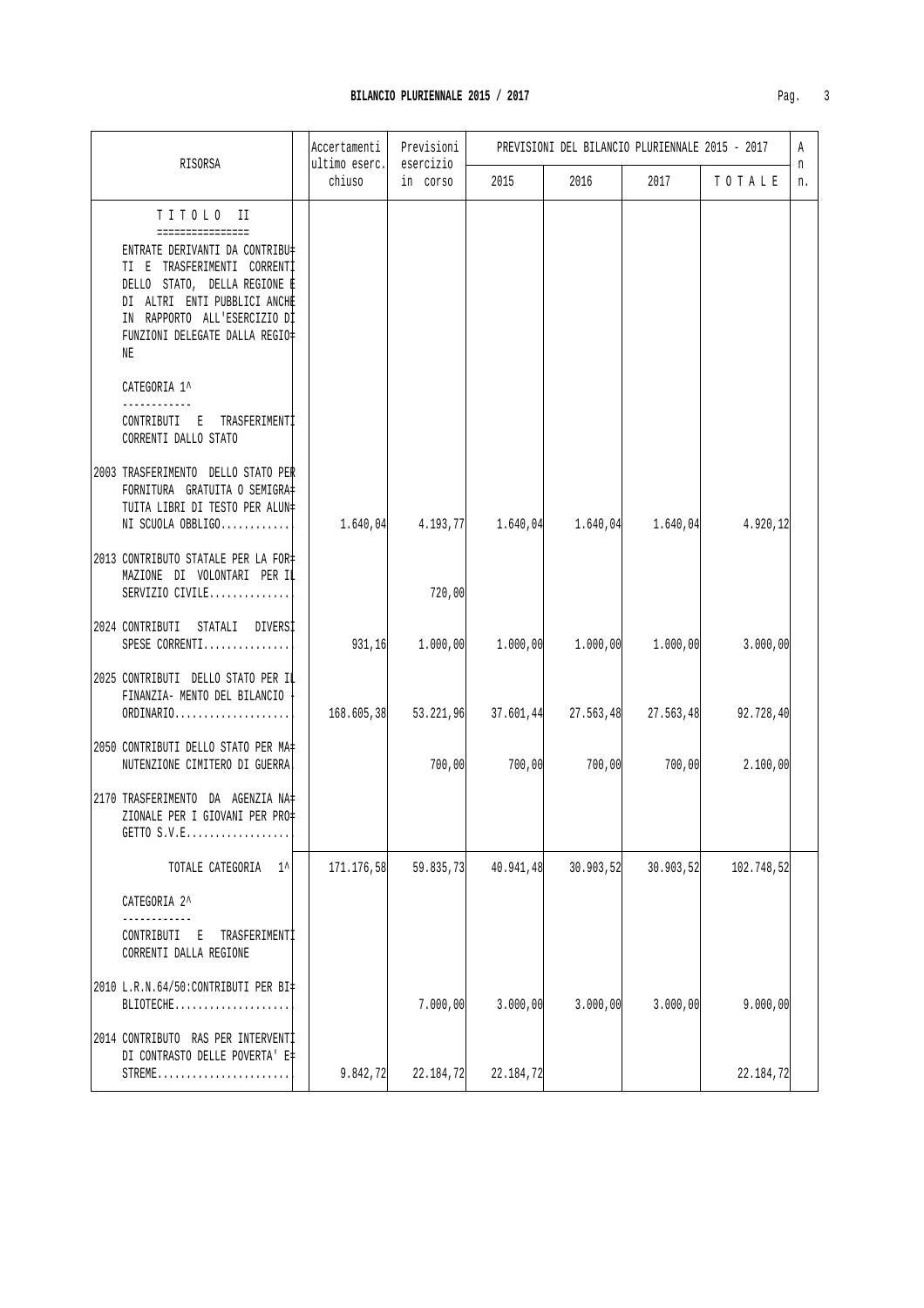| Pag |  |
|-----|--|
|     |  |

|                                                                                               | Accertamenti            | Previsioni            |                       |                       | PREVISIONI DEL BILANCIO PLURIENNALE 2015 - 2017 |                                                                                            | A       |
|-----------------------------------------------------------------------------------------------|-------------------------|-----------------------|-----------------------|-----------------------|-------------------------------------------------|--------------------------------------------------------------------------------------------|---------|
| RISORSA                                                                                       | ultimo eserc.<br>chiuso | esercizio<br>in corso | 2015                  | 2016                  | 2017                                            | TOTALE                                                                                     | n<br>n. |
| 2015 TRASFERIMENTI CORRENTI RAS<br>SETTORE SERVIZI SOCIALI                                    |                         |                       |                       |                       |                                                 | $7.500,00$ $53.755,00$ $33.577,80$ $1.950,00$ $1.950,00$ $37.477,80$                       |         |
| 2018 FONDO UNICO REGIONALE                                                                    |                         |                       |                       |                       |                                                 | 752.744,57 644.495,24 721.611,60 721.611,60 721.611,60 2.164.834,80                        |         |
| 2022 CONTRIBUTO RAS PER VALORIZZA<br>ZIONE LINGUA SARDA                                       |                         |                       |                       |                       |                                                 |                                                                                            |         |
| 2024 CONTRIBUTI STATALI DIVERSI<br>SPESE CORRENTI                                             |                         |                       |                       | $31.439,06$ 11.891,52 |                                                 | 43.330,58                                                                                  |         |
| 2028 TRASFERIMENTO COMPENSATIVO RAS<br>ADDIZIONALE COMUNALE SUL CON=\$<br>UMO DI ENERGIA ELET | 18.877,00               |                       |                       |                       |                                                 |                                                                                            |         |
| 2045 TRASFERIMENTO RAS PER P.O<br>2000 - -L.R.4/88 - APPOGGIO E‡<br>DUCATIVO SCOLASTICO       | 5.627,00                |                       | $5.627,00$ $7.935,00$ | 5.000, 00             | 5.000,00                                        | 17.935,00                                                                                  |         |
| 2052 L.R. 1/2006 BORSE DI STUDIO A<br>STUDENTI APPARTENENTI A FAMI‡<br>GLIE SVANTAGGIATE      | 2.213,82                | 5.877,00              | 5.877,00              | 5.877,00              | 5.877,00                                        | 17.631,00                                                                                  |         |
| 2053 L.R. 1/2006 INTERVENTI RIVOLTI<br>A FAVORE DELLA GIOVENTU'                               |                         |                       |                       |                       |                                                 |                                                                                            |         |
| 2057 CONTRIBUTO RAS PER PROG. MA+<br>STER AND BACK - PERCORSI DI<br>RIENTRO 2009              |                         |                       |                       |                       |                                                 |                                                                                            |         |
| 2125 L.R. N. 25/93 - FONDO PER IL<br>FUNZIONAMEN- TO DEGLI ENTI E<br>RIOUALIF. DEI SERVIZI    |                         |                       |                       |                       |                                                 | $10.474, 70$ $10.474, 70$ $10.485, 32$ $10.485, 32$ $10.485, 32$ $10.485, 32$ $31.455, 96$ |         |
| 2127 L. n. 13/89:RISAN. BARR. AR+<br>CHITETT                                                  |                         |                       |                       |                       |                                                 | $5.000,00$ $5.000,00$ $5.000,00$ $5.000,00$ $15.000,00$                                    |         |
| 2275 CONTRIBUTI REGIONALI PER CAN‡<br>TIERI FINALIZ ZATI ALL'OCCUPA#<br>ZIONE                 | 8.208,24                | 24.787,51             | 18.374,54             |                       |                                                 | 18.374,54                                                                                  |         |
| 2339 LL.RR.NN.21/94 E 35/96:LOTTA<br>AL RANDAGISMO CANINO                                     | 700,00                  | 1.000,00              |                       |                       |                                                 |                                                                                            |         |
| 2420 TRASFERIMENTO RAS PER FINAN#<br>ZIAMENTO SCUOLE CIVICHE DI MU‡<br>$SICA - L.R. 28/1997$  |                         |                       |                       |                       |                                                 |                                                                                            |         |
| 3151 RIMBORSO DELLA REGIONE PER IN#<br>TERVENTI URGENTI RELATIVI ALLA<br>BLUE TONGUE          | 92.171,28               | 206.500,00            |                       |                       |                                                 |                                                                                            |         |
| $2^{\lambda}$<br>TOTALE CATEGORIA                                                             | 908.359,33              | 986.701,17            | 859.485,04            | 764.815,44            | 752.923,92                                      | 2.377.224,40                                                                               |         |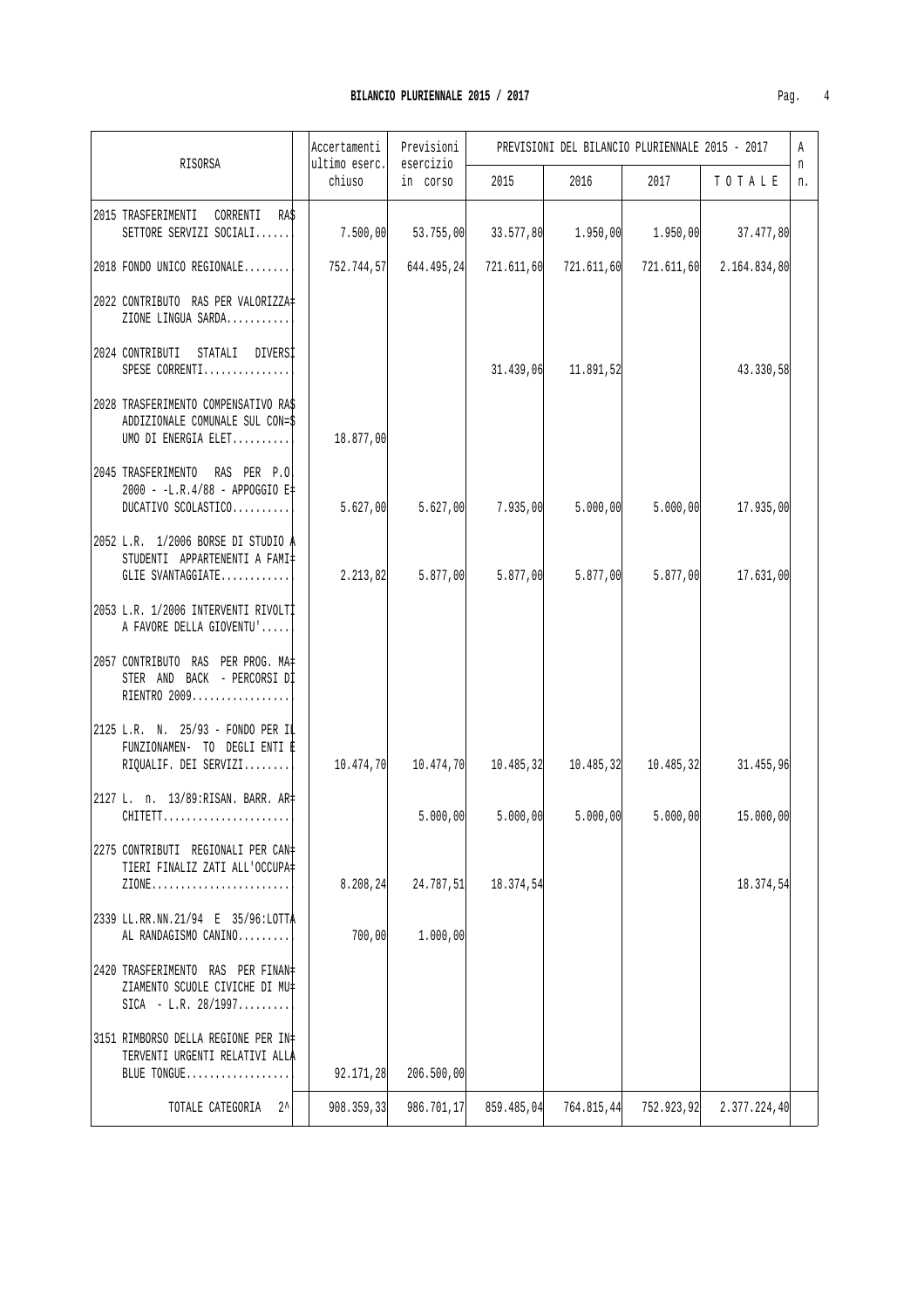|                                                                                                                       | Accertamenti            | Previsioni<br>esercizio                                          | PREVISIONI DEL BILANCIO PLURIENNALE 2015 - 2017 |            |                                     |              |         |
|-----------------------------------------------------------------------------------------------------------------------|-------------------------|------------------------------------------------------------------|-------------------------------------------------|------------|-------------------------------------|--------------|---------|
| RISORSA                                                                                                               | ultimo eserc.<br>chiuso | in corso                                                         | 2015                                            | 2016       | 2017                                | TOTALE       | n<br>n. |
| CATEGORIA 3^                                                                                                          |                         |                                                                  |                                                 |            |                                     |              |         |
| CONTRIBUTI E<br>TRASFERIMENTI<br>DALLA REGIONE PER FUNZIONI DE‡<br>LEGATE                                             |                         |                                                                  |                                                 |            |                                     |              |         |
| 2044 CONTRIBUTI PER SOSTEGNO AL=<br>L'ACCESSO ALLE ABITAZIONI IN<br>LOCAZIONE.L.R.431/98-ART.11                       |                         | $6.116,04$ $6.000,00$                                            | 8.936, 29                                       | 5.000, 00  | 5.000, 00                           | 18.936,29    |         |
| 2046 P.O.R. MISURA 3.4 CENTRO DI<br>SERVIZI JOB CENTER                                                                | 61.262,84               |                                                                  |                                                 |            |                                     |              |         |
| 2150 L.R. N. 25/93 - FONDO PER LE<br>SPESE COR- RENTI PER IL DIRIT‡<br>TO ALLO STUDIO                                 |                         |                                                                  |                                                 |            |                                     |              |         |
| 2151 L.R.62/2000 - ART.1, COMMA 9-<br>BORSE DI STUDIO                                                                 | 6.997, 63               | 6.997, 63                                                        | 8.001,00                                        | 6.000,00   | 6.000,00                            | 20.001,00    |         |
| 2153 CONTRIBUTO PER P.O. PER PIANO<br>PERSONALIZZATO DI SOSTEGNO A<br>FAVORE DI MINORE CON HANDICAP<br>GRAVE.L.162/98 |                         | 183.574,40  182.192,00  175.380,35  175.380,35  175.380,35       |                                                 |            |                                     | 526.141,05   |         |
| 2156 PROGETTO PERSONALIZZATO "RI#<br>TORNARE A CASA"                                                                  | 25.500,00               | 66.955, 61                                                       | 40.000,00                                       | 40.000,00  | 40.000,00                           | 120.000,00   |         |
| 2175 TRASFERIMENTI PER ASSISTENZA<br>L. R. N. 25 DEL 1993                                                             |                         | $10.474, 70$ $10.474, 70$ $10.485, 32$ $10.485, 32$ $10.485, 32$ |                                                 |            |                                     | 31.455,96    |         |
| 2318 CONTRIBUTI L. 9/2004                                                                                             | 4.037,60                | 7.000,00                                                         |                                                 |            | $3.255, 87$ $3.255, 87$ $3.255, 87$ | 9.767, 61    |         |
| 2353 L.R. N. 20/97: SUSSIDI ECONO=<br>MICI A DISABILI MENTALI                                                         |                         |                                                                  |                                                 |            |                                     |              |         |
| 2354 L.R. N. 7/91: SOSTEGNO ECONO=<br>MICO AGLI IMMIGRATI                                                             |                         |                                                                  |                                                 |            |                                     |              |         |
| 2357 L.R. 8/99 - INTEGRAZIONE                                                                                         | 339.214,80              | 269.653,60                                                       | 218.067,85                                      | 218.067,85 | 218.067,85                          | 654.203,55   |         |
| TOTALE CATEGORIA<br>3^                                                                                                | 637.178,01              | 549.273,54                                                       | 464.126,68                                      | 458.189,39 | 458.189,39                          | 1.380.505,46 |         |
| CATEGORIA 5^                                                                                                          |                         |                                                                  |                                                 |            |                                     |              |         |
| CONTRIBUTI<br>TRASFERIMENTI<br>Е<br>CORRENTI DA ALTRI ENTI DEL<br>SETTORE PUBBLICO                                    |                         |                                                                  |                                                 |            |                                     |              |         |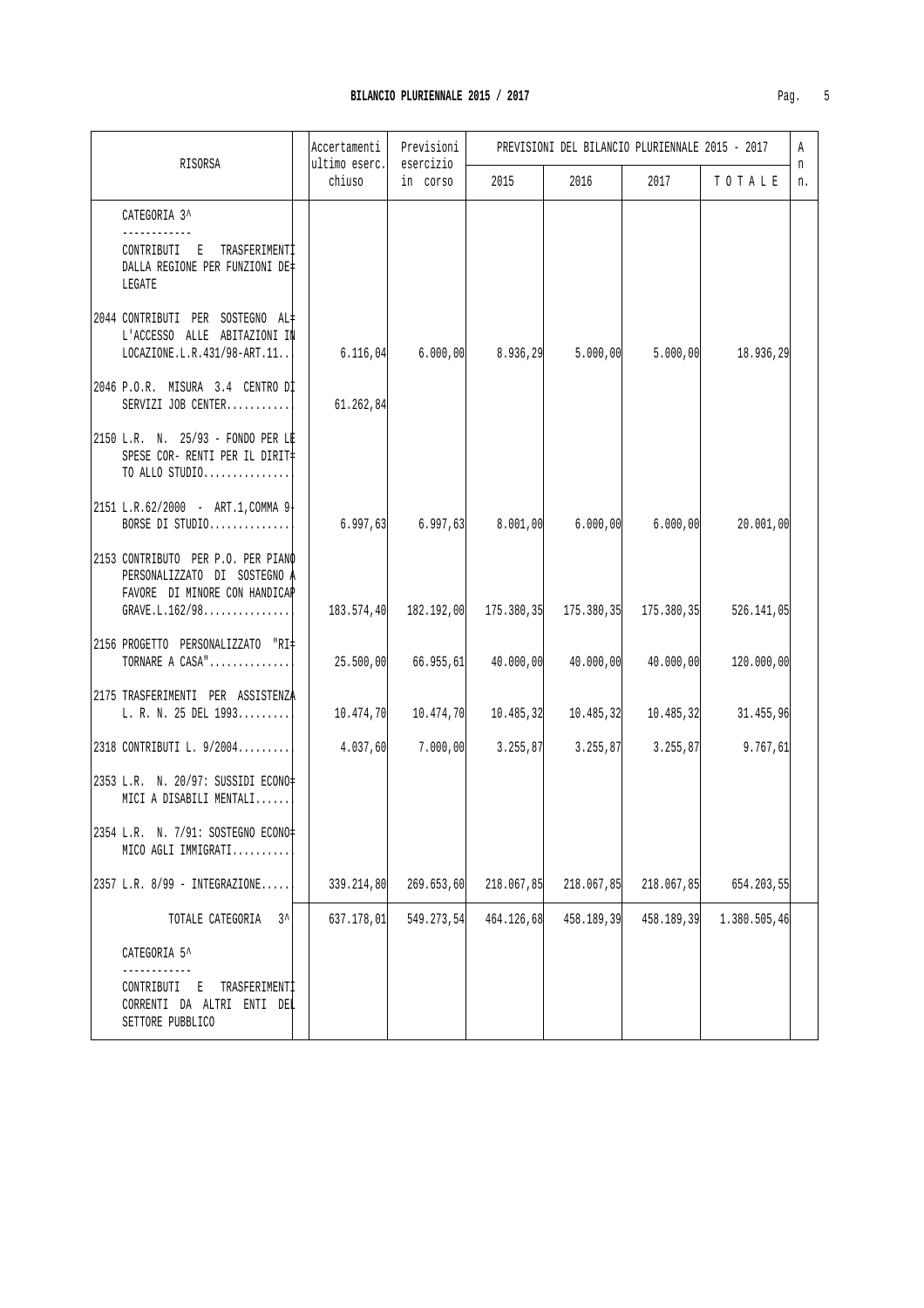| RISORSA                                                                                    | Previsioni<br>Accertamenti<br>ultimo eserc.<br>esercizio |          |          | PREVISIONI DEL BILANCIO PLURIENNALE 2015 - 2017 |          |                                                                               | A<br>n |
|--------------------------------------------------------------------------------------------|----------------------------------------------------------|----------|----------|-------------------------------------------------|----------|-------------------------------------------------------------------------------|--------|
|                                                                                            | chiuso                                                   | in corso | 2015     | 2016                                            | 2017     | TOTALE                                                                        | n.     |
| 2012 CONTRIBUTO MENSA SCOLASTICA I‡<br>STITUTO COMPRENSIVO                                 | 2.058, 40                                                | 1.000,00 | 1.000,00 | 1.000,00                                        | 1.000,00 | 3.000,00                                                                      |        |
| 2017 TRASFERIMENTI DA ENTI DIVERSI<br>PER RASSEGNA VINI NOVELLI                            |                                                          | 500,00   | 500,00   | 500,00                                          | 500,00   | 1.500,00                                                                      |        |
| 2020 CONTRIBUTO PROVINCIALE PER GE#<br>STIONE IMPIANTI SPORTIVI                            |                                                          | 452,03   | 452,03   | 452,03                                          | 452,03   | 1.356,09                                                                      |        |
| 2048 CONTRIBUTI DA COMUNI PER ATTI‡<br>VITA' DI SOSTEGNO E SPERIMEN‡<br>TAZIONE DIDATTICA  |                                                          |          |          |                                                 |          |                                                                               |        |
| 2059 TRASFERIMENTI DA ALTRI COMUNI<br>PER SERVIZI IN CONVENZIONE                           |                                                          |          |          |                                                 |          |                                                                               |        |
| 2171 TRASFERIMENTO<br>DA COMUNE DI<br>NARBOLIA PER PROGETTO SERVIZIO<br>VOLONTARIO EUROPEO |                                                          |          |          |                                                 |          |                                                                               |        |
| 2180 CONTRIBUZIONI DIVERSE PER MA+<br>NIFESTAZIONI                                         |                                                          |          |          |                                                 |          |                                                                               |        |
| 2500 TRASFERIMENTI DA PLUS ORISTANO                                                        |                                                          |          |          | $12.455,89$ $31.915,00$ $31.915,00$             |          | 76.285,89                                                                     |        |
| TOTALE CATEGORIA 5^                                                                        | 2.058, 40                                                |          |          | $1.952.03$ $14.407.92$ $33.867.03$ $33.867.03$  |          | 82.141,98                                                                     |        |
| TOTALE DEL TITOLO II                                                                       |                                                          |          |          |                                                 |          | 1.718.772.32 1.597.762.47 1.378.961.12 1.287.775.38 1.275.883.86 3.942.620.36 |        |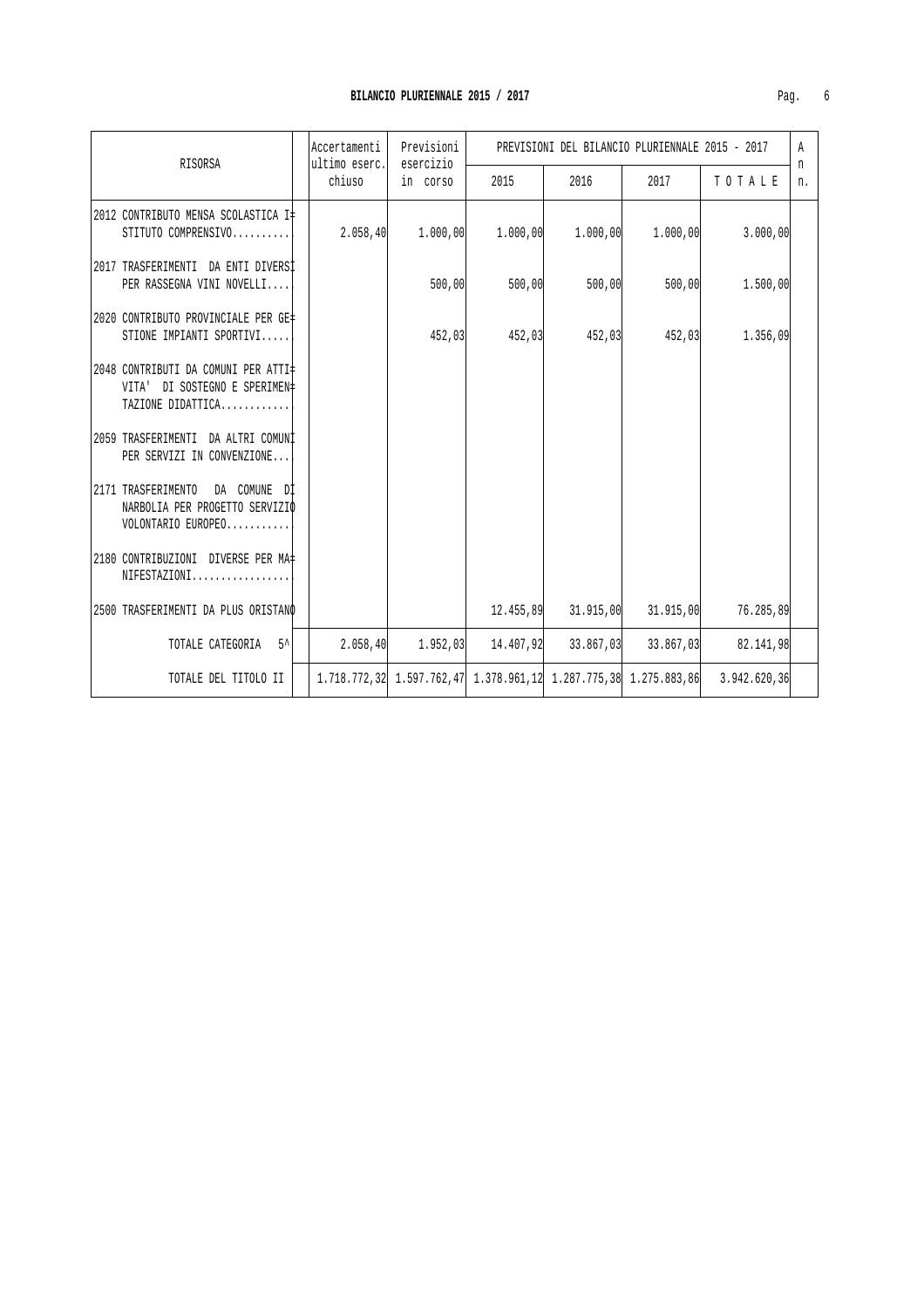| Pag. |  |  |
|------|--|--|

| RISORSA                                                              | Accertamenti<br>ultimo eserc. | Previsioni<br>esercizio |           | PREVISIONI DEL BILANCIO PLURIENNALE 2015 - 2017 |           |            | Α       |
|----------------------------------------------------------------------|-------------------------------|-------------------------|-----------|-------------------------------------------------|-----------|------------|---------|
|                                                                      | chiuso                        | in corso                | 2015      | 2016                                            | 2017      | TOTALE     | n<br>n. |
| TITOLO III<br>================<br>ENTRATE EXTRATRIBUTARIE            |                               |                         |           |                                                 |           |            |         |
| CATEGORIA 1^                                                         |                               |                         |           |                                                 |           |            |         |
| PROVENTI DEI SERVIZI PUBBLICI                                        |                               |                         |           |                                                 |           |            |         |
| 2182 CONTRIB. ALTRI COMUNI PER GE#<br>STIONE SCUOLABUS               |                               |                         |           |                                                 |           |            |         |
| 3019 CONTRIBUZIONE UTENZA PER INSE‡<br>RIMENTO DISABILE IN CASA PRO‡ | 9.706, 17                     | 9.000,00                | 9.000,00  | 9.000,00                                        | 9.000,00  | 27.000,00  |         |
| 3025 DIRITTI DI SEGRETERIA                                           | 5.676,38                      | 11.000,00               | 11.000,00 | 11.000,00                                       | 11.000,00 | 33.000,00  |         |
| 3100 DIRITTI RILASCIO CARTE D'IDEN#<br>TITA'                         | 928,76                        | 900,00                  | 900,00    | 900,00                                          | 900,00    | 2.700,00   |         |
| 3125 SANZIONI AMMINISTRATIVE                                         | 250,60                        | 1.000,00                | 1.000,00  | 1.000,00                                        | 1.000,00  | 3.000,00   |         |
| 3175 CONTRIBUZIONE UTENZA SOGGIORNI<br>E GITE ANZIANI                |                               | 10.000,00               | 10.000,00 | 10.000,00                                       | 10.000,00 | 30.000,00  |         |
| 3200 CONTRIBUZIONE UTENZA SOGGIORNO<br>MINORI                        | 960,00                        | 4.000,00                | 4.000,00  | 4.000,00                                        | 4.000,00  | 12.000,00  |         |
| 3250 RETTE DI FREQUENZA SCUOLA MA‡<br>TERNA STATALE                  | 8.351,61                      | 8.000,00                | 8.000,00  | 8.000,00                                        | 8.000,00  | 24.000,00  |         |
| 3275 CONTRIBUZIONE UTENZA PER ASSI#<br>STENZA DOMICILIARE            |                               | $3.421, 36$ 10.000,00   | 8.000,00  | 8.000,00                                        | 8.000,00  | 24.000,00  |         |
| TOTALE CATEGORIA 1^                                                  | 29.294,88                     | 53.900,00               | 51.900,00 | 51.900,00                                       | 51.900,00 | 155.700,00 |         |
| CATEGORIA 2^<br>PROVENTI DEI BENI DELL'ENTE                          |                               |                         |           |                                                 |           |            |         |
| 3136 PROVENTI DA IMPIANTI ENERGIA<br>RINNOVABILE                     | 13.000,00                     | 13.000,00               | 13.000,00 | 13.000,00                                       | 13.000,00 | 39.000,00  |         |
| 3137 PROVENTI DA BENI PATRIMONIALI<br>$DELL'$ $ENTE$                 | 3.230,00                      | 4.335,00                | 3.000,00  | 3.000,00                                        | 3.000,00  | 9.000,00   |         |
| 3300 PROVENTI PALESTRA COMUNALE                                      | 225,00                        | 200,00                  | 200,00    | 200,00                                          | 200,00    | 600,00     |         |
| 3400 FITTI REALI DI FONDI RUSTICI.                                   | 11.711,90                     | 11.500,00               | 11.500,00 | 11.500,00                                       | 11.500,00 | 34.500,00  |         |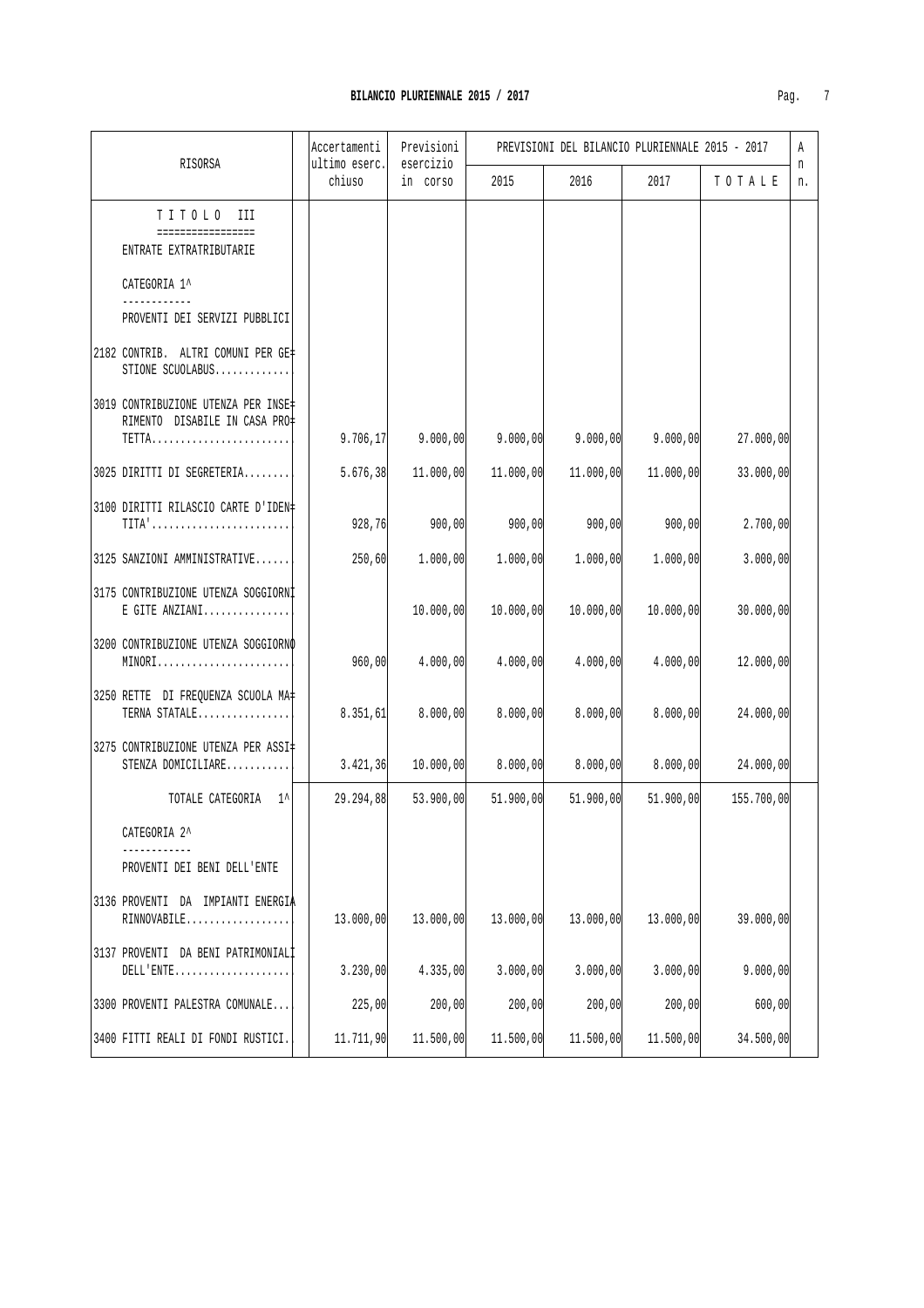| Pag | v |
|-----|---|

| RISORSA                                                                                        | Accertamenti<br>ultimo eserc. | Previsioni<br>esercizio | PREVISIONI DEL BILANCIO PLURIENNALE 2015 - 2017 |           |           |            |         |
|------------------------------------------------------------------------------------------------|-------------------------------|-------------------------|-------------------------------------------------|-----------|-----------|------------|---------|
|                                                                                                | chiuso                        | in corso                | 2015                                            | 2016      | 2017      | TOTALE     | n<br>n. |
| 3425 FITTI REALI DI FABBRICATI                                                                 | 14.045,32                     | 6.000,00                | 6.000,00                                        | 6.000,00  | 6.000,00  | 18.000,00  |         |
| TOTALE CATEGORIA 2^                                                                            | 42.212,22                     | 35.035,00               | 33.700,00                                       | 33.700,00 | 33.700,00 | 101.100,00 |         |
| CATEGORIA 3^                                                                                   |                               |                         |                                                 |           |           |            |         |
| INTERESSI SU ANTICIPAZIONI E<br>CREDITI                                                        |                               |                         |                                                 |           |           |            |         |
| 3450 INTERESSI ATTIVI DIVERSI                                                                  | 194,66                        | 1.000,00                | 1.000,00                                        | 1.000,00  | 1.000,00  | 3.000,00   |         |
| 3455 PROVENTI PALAZZO BOYL                                                                     |                               |                         |                                                 |           |           |            |         |
| TOTALE CATEGORIA 3^                                                                            | 194,66                        | 1.000,00                | 1.000,00                                        | 1.000,00  | 1.000,00  | 3.000,00   |         |
| CATEGORIA 4^                                                                                   |                               |                         |                                                 |           |           |            |         |
| UTILI NETTI DELLE AZIENDE SPE‡<br>CIALI E PARTECIPATE, DIVIDENDI<br>DI SOCIETA`                |                               |                         |                                                 |           |           |            |         |
| 3043 PREVENTI DA SOCIETA 'PARTECI#                                                             |                               |                         |                                                 |           |           |            |         |
| TOTALE CATEGORIA 4^                                                                            |                               |                         |                                                 |           |           |            |         |
| CATEGORIA 5^                                                                                   |                               |                         |                                                 |           |           |            |         |
| PROVENTI DIVERSI                                                                               |                               |                         |                                                 |           |           |            |         |
| 2410 QUOTE ASSOC. COMUNI E PRO CA+<br>PITE PER STUD. + QUOTA PAULI=<br>LATINO SCUOLA DI MUSICA |                               |                         |                                                 |           |           |            |         |
| 3140 RIMBORSO PER CONVENZIONE SER=<br>VIZIO DI SEGRETERIA                                      |                               |                         |                                                 |           |           |            |         |
| 3141 RIMBORSO PER CONVENZIONE PER‡<br>SONALE DIPENDENTE                                        | 2.695,65                      |                         |                                                 |           |           |            |         |
| 3145 RIMBORSO PROGETTO "ANTICHI ME‡<br>$STIERI".$                                              |                               |                         |                                                 |           |           |            |         |
| 3160 RIMBORSO ISTAT PER CENSIMENTO<br>$POPOLAZIONE$                                            | 804,00                        |                         |                                                 |           |           |            |         |
| 3210 QUOTA STUDENTI PER FINANZIA#<br>MENTO SCUOLA CIVICA DI MUSICA                             |                               |                         |                                                 |           |           |            |         |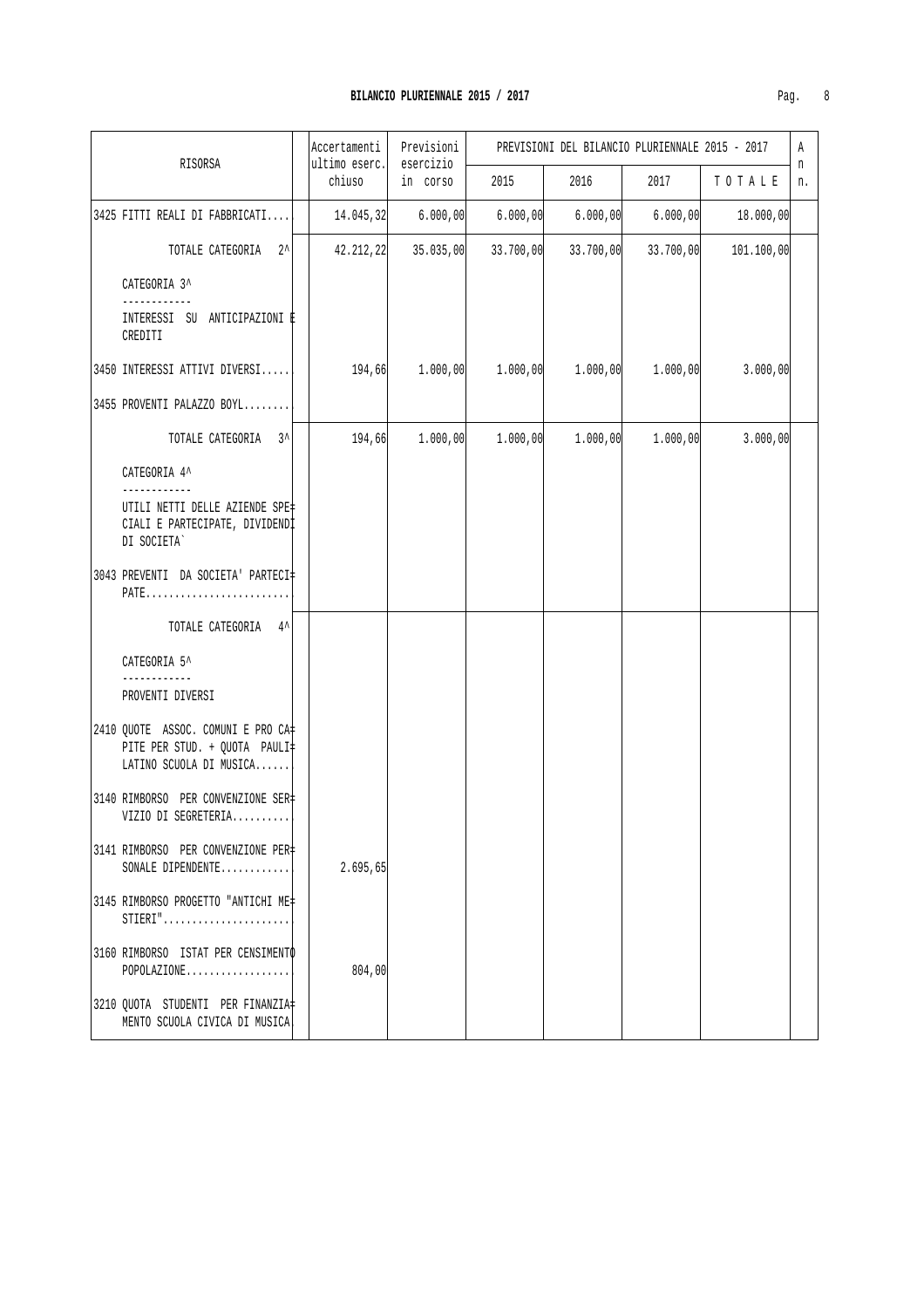| RISORSA                                                                          | Accertamenti | Previsioni | PREVISIONI DEL BILANCIO PLURIENNALE 2015 - 2017<br>ultimo eserc.<br>esercizio |            |           |            |    | Α<br>n |
|----------------------------------------------------------------------------------|--------------|------------|-------------------------------------------------------------------------------|------------|-----------|------------|----|--------|
|                                                                                  | chiuso       | in corso   | 2015                                                                          | 2016       | 2017      | TOTALE     | n. |        |
| 3456 PROVENTI<br>SERVIZIO GESTIONE<br>PARCHEGGI                                  | 3.910,00     | 3.652,00   |                                                                               |            |           |            |    |        |
| 3500 RIMBORSO SPESE CENSIMENTI<br>STATISTICHE                                    |              | 1.000,00   | 1.000,00                                                                      | 1.000,00   | 1.000,00  | 3.000,00   |    |        |
| 3525 RIMBORSO SPESE PER CONSULTA=<br>ZIONI ELETTORA LI A CARICO<br>$DELLO STATO$ |              | 40.000,00  |                                                                               |            |           |            |    |        |
| 3550 RIMBORSO SPESE ELEZIONI REGIO‡<br>NALI                                      |              | 20.000,00  |                                                                               |            |           |            |    |        |
| 3575 RIMBORSO SPESE ELEZIONI PRO‡<br>VINCIALI                                    |              | 20.000,00  |                                                                               |            |           |            |    |        |
| 3600 RIMBORSO SPESE PER ELEZIONE<br>DEL PARLAMEN TO EUROPEO                      |              | 20.000,00  |                                                                               |            |           |            |    |        |
| 3610 CONTRIBUTO REGIONALE CONSULTA<br>ZIONI REFERENDARIE                         |              | 20.000,00  |                                                                               |            |           |            |    |        |
| 3625 INTROITI E RIMBORSI DIVERSI                                                 | 8.391,48     | 16.800,00  | 10.500,00                                                                     | 10.500, 00 | 10.500,00 | 31.500,00  |    |        |
| 3655 RECUPERO CREDITI DIVERSI                                                    |              |            |                                                                               |            |           |            |    |        |
| $5^{\prime}$<br>TOTALE CATEGORIA                                                 | 15.801,13    | 141.452,00 | 11.500,00                                                                     | 11.500,00  | 11,500,00 | 34.500,00  |    |        |
| TOTALE DEL TITOLO III                                                            | 87.502,89    | 231.387,00 | 98.100,00                                                                     | 98.100,00  | 98.100,00 | 294.300,00 |    |        |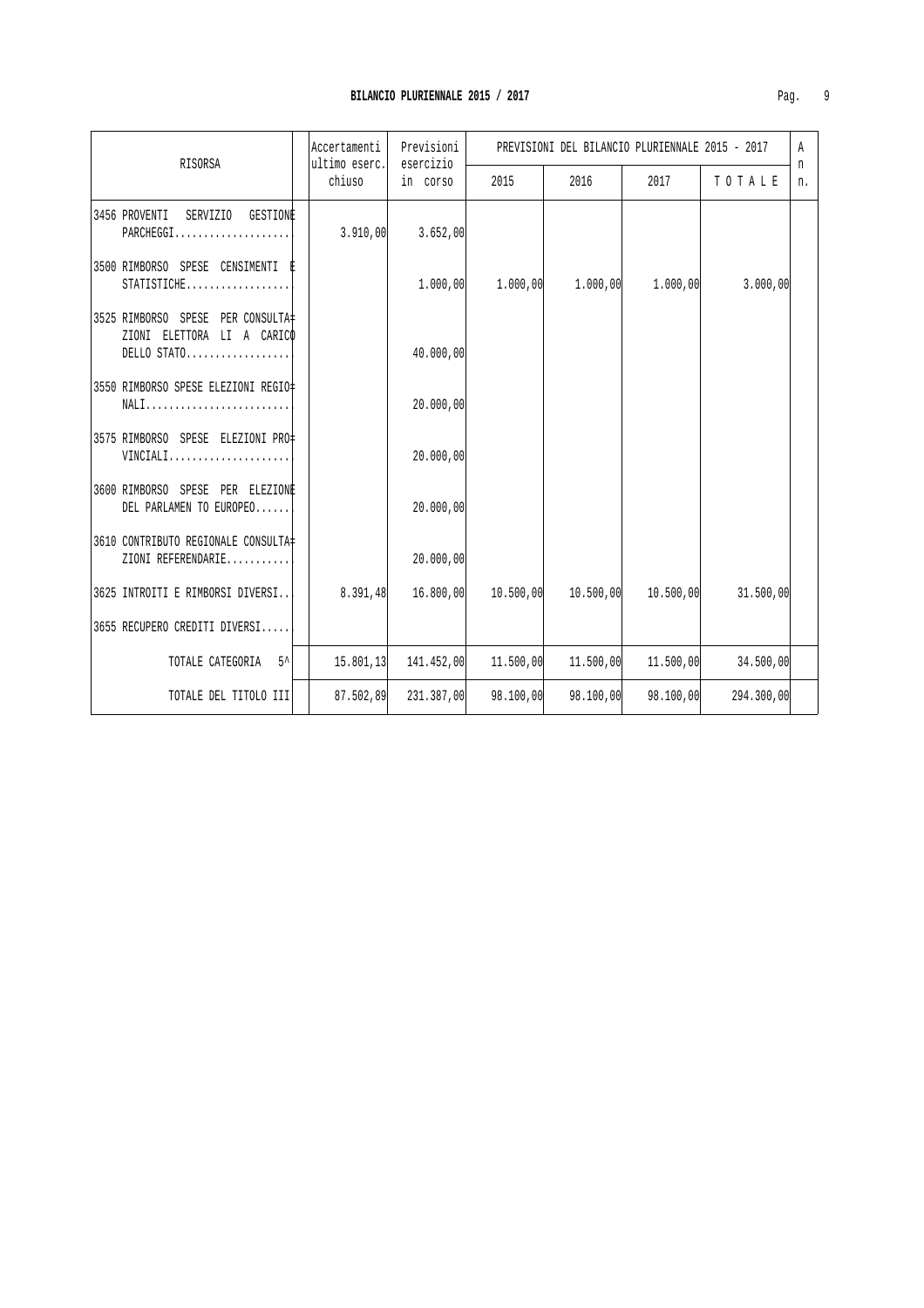| RISORSA                                                                                                                                  | Accertamenti<br>ultimo eserc. | Previsioni<br>esercizio | PREVISIONI DEL BILANCIO PLURIENNALE 2015 - 2017 |           |           |            |         |
|------------------------------------------------------------------------------------------------------------------------------------------|-------------------------------|-------------------------|-------------------------------------------------|-----------|-----------|------------|---------|
|                                                                                                                                          | chiuso                        | in corso                | 2015                                            | 2016      | 2017      | TOTALE     | n<br>n. |
| TITOLO IV<br>================<br>ENTRATE DERIVANTI DA ALIENA‡<br>ZIONI, DA TRASFERIMENTI DI CA‡<br>PITALE E DA RISCOSSIONE DI<br>CREDITI |                               |                         |                                                 |           |           |            |         |
| CATEGORIA 1^<br>------------                                                                                                             |                               |                         |                                                 |           |           |            |         |
| ALIENAZIONE DI BENI PATRIMO#<br>NIALI                                                                                                    |                               |                         |                                                 |           |           |            |         |
| 4007 PROVENTI DA ALIENAZIONE DI BE‡<br>NI IMMOBILI                                                                                       | 2.800,00                      | 360.500,00              | 100.000,00                                      |           |           | 100.000,00 |         |
| 4025 PROVENTI DI CONCESSIONI CIMI‡<br>TERIALI                                                                                            | 13.354,00                     | 15.000,00               | 15.000,00                                       | 15.000,00 | 15.000,00 | 45.000,00  |         |
| 4050 PROVENTI PER CESSIONE AREE PER<br>EDILIZIA ECONOMICA E POPOLARE.                                                                    | 1.364,82                      | 3.000,00                | 3.000,00                                        | 3.000,00  | 3.000,00  | 9.000,00   |         |
| 4075 PROVENTI PER CESSIONE AREE PER<br>ATTIVITA' PRODUTTIVE                                                                              |                               | 10.000,00               | 10.000,00                                       | 10.000,00 | 10.000,00 | 30.000,00  |         |
| TOTALE CATEGORIA 1^                                                                                                                      | 17.518,82                     | 388.500,00              | 128.000,00                                      | 28.000,00 | 28.000,00 | 184.000,00 |         |
| CATEGORIA 2^<br>TRASFERIMENTI DI CAPITALE DAL‡<br>LO STATO                                                                               |                               |                         |                                                 |           |           |            |         |
| 4100 FONDO NAZ. ORDINARIO PER OO                                                                                                         |                               |                         |                                                 |           |           |            |         |
| TOTALE CATEGORIA<br>$2^{\lambda}$                                                                                                        |                               |                         |                                                 |           |           |            |         |
| CATEGORIA 3^<br>TRASFERIMENTI DI CAPITALE DAL‡<br>LA REGIONE                                                                             |                               |                         |                                                 |           |           |            |         |
| 4039 INTERVENTI DI TUTELA SU SOR‡<br>GENTE BARIGADU E POZZI BARIGA#                                                                      |                               |                         |                                                 |           |           |            |         |
| 4066 Contr. POR 2007/2013 FESR po<br>tenziam. strutt. scol. -dot<br>tecniche e spazi extra                                               |                               |                         | 24.165,00                                       |           |           | 24.165,00  |         |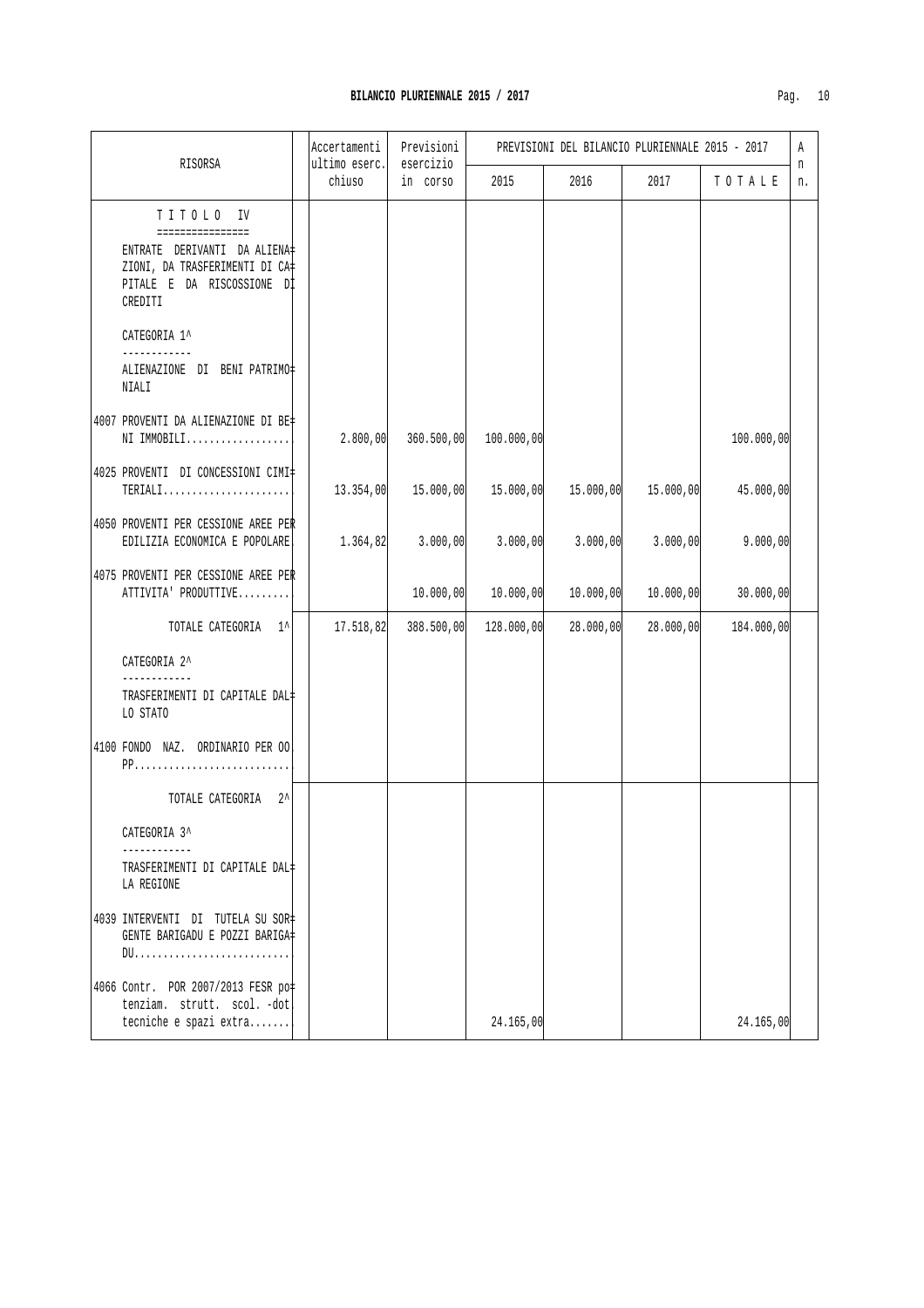| RISORSA                                                                                       | Accertamenti<br>ultimo eserc. | Previsioni<br>esercizio |            | PREVISIONI DEL BILANCIO PLURIENNALE 2015 - 2017 |           |            | Α<br>n |
|-----------------------------------------------------------------------------------------------|-------------------------------|-------------------------|------------|-------------------------------------------------|-----------|------------|--------|
|                                                                                               | chiuso                        | in corso                | 2015       | 2016                                            | 2017      | TOTALE     | n.     |
| 4078 L.R. N.29/98: TUTELA E VALO=<br>RIZZAZIONE DEI CENTRI STORICI                            | 37.400,00                     | 64.000,00               | 44.800,00  | 19.200,00                                       |           | 64.000,00  |        |
| 4079 SPORTELLO UNICO PER L'EDILIZIA<br>FIN. RAS                                               |                               |                         |            |                                                 |           |            |        |
| 4081 CONTR. RAS PER RISTRUTTURAZIO‡<br>NE CHIESA SAN SEBASTIANO                               | 45.000,00                     |                         |            |                                                 |           |            |        |
| 4220 TRASFERIMENTI REGIONALI PER<br>INVESTIMENTI                                              | 59.856,73                     | 188.800,00              | 96.580,54  | 70.000,00                                       | 70.000,00 | 236.580,54 |        |
| 4250 CONTRIBUTO REGIONALE PER VIA#<br>BILITA' RURAL L. R. N.44/86                             |                               | 148.800,00              | 148.800,00 |                                                 |           | 148.800,00 |        |
| 4271 CONTRIBUTO RAS PER RESTAURO<br>STATUE LIGNEE                                             |                               |                         |            |                                                 |           |            |        |
| 4276 FINANZIAMENTO RAS PER ACQUISTO<br>ATTREZZATURE PUBBLICA SICUREZ‡<br>ZA - VIDEOSORVEGLIAN |                               |                         |            |                                                 |           |            |        |
| 4325 CONTRIBUTO REGIONALE PER COM+<br>PLETAMENTO<br>RISTRUTTURAZIONE<br>PALAZZO BOYL          |                               |                         |            |                                                 |           |            |        |
| 4460 CONTRIB. REG.LE COMPLETAMENTO<br>CIMITERO                                                |                               |                         |            |                                                 |           |            |        |
| 4560 EDILIZIA SCOLASTICA (FONDI RA\$<br>300 MILIONI) SCUOLA MEDIA (CO=<br>MUNE 100 ML)        |                               |                         |            |                                                 |           |            |        |
| TOTALE CATEGORIA 3^                                                                           | 142.256,73                    | 401.600,00              | 314.345,54 | 89.200,00                                       | 70.000,00 | 473.545,54 |        |
| CATEGORIA 5^<br>------------                                                                  |                               |                         |            |                                                 |           |            |        |
| TRASFERIMENTI DI CAPITALE DA<br>ALTRI SOGGETTI                                                |                               |                         |            |                                                 |           |            |        |
| 4650 PROVENTI DERIVANTI DA CONCES‡<br>SIONI EDILI- ZIE E SANZIONI                             | 6.961, 63                     | 25.000,00               | 10.000,00  | 10.000,00                                       | 10.000,00 | 30.000,00  |        |
| $5^{\lambda}$<br>TOTALE CATEGORIA                                                             | 6.961, 63                     | 25.000,00               | 10.000,00  | 10.000,00                                       | 10.000,00 | 30.000,00  |        |
| CATEGORIA 6^                                                                                  |                               |                         |            |                                                 |           |            |        |
| RISCOSSIONE DI CREDITI                                                                        |                               |                         |            |                                                 |           |            |        |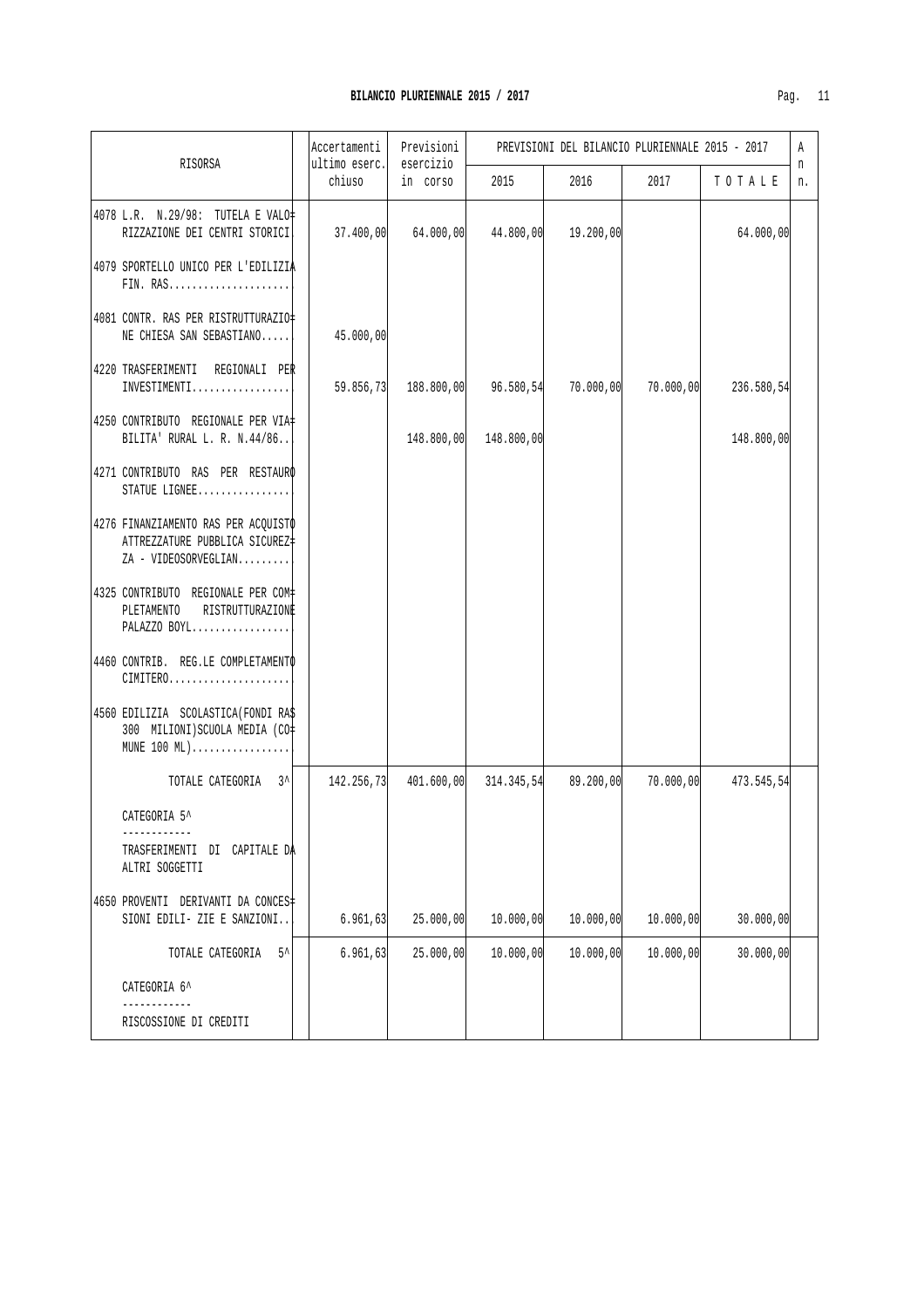| RISORSA                                             | Accertamenti<br>ultimo eserc. | Previsioni<br>esercizio | PREVISIONI DEL BILANCIO PLURIENNALE 2015 - 2017 |            |            |            |    |
|-----------------------------------------------------|-------------------------------|-------------------------|-------------------------------------------------|------------|------------|------------|----|
|                                                     | chiuso                        | COYSO<br>ın             | 2015                                            | 2016       | 2017       | TOTALE     | n. |
| 14007 PROVENTI DA ALIENAZIONE DI BE‡<br>NI IMMOBILI | 14.823,39                     |                         |                                                 |            |            |            |    |
|                                                     |                               |                         |                                                 |            |            |            |    |
| $6^{\lambda}$<br>TOTALE CATEGORIA                   | 14.823,39                     |                         |                                                 |            |            |            |    |
| TOTALE DEL TITOLO IV                                | 181.560,57                    | 815.100,00              | 452.345,54                                      | 127.200,00 | 108,000,00 | 687.545,54 |    |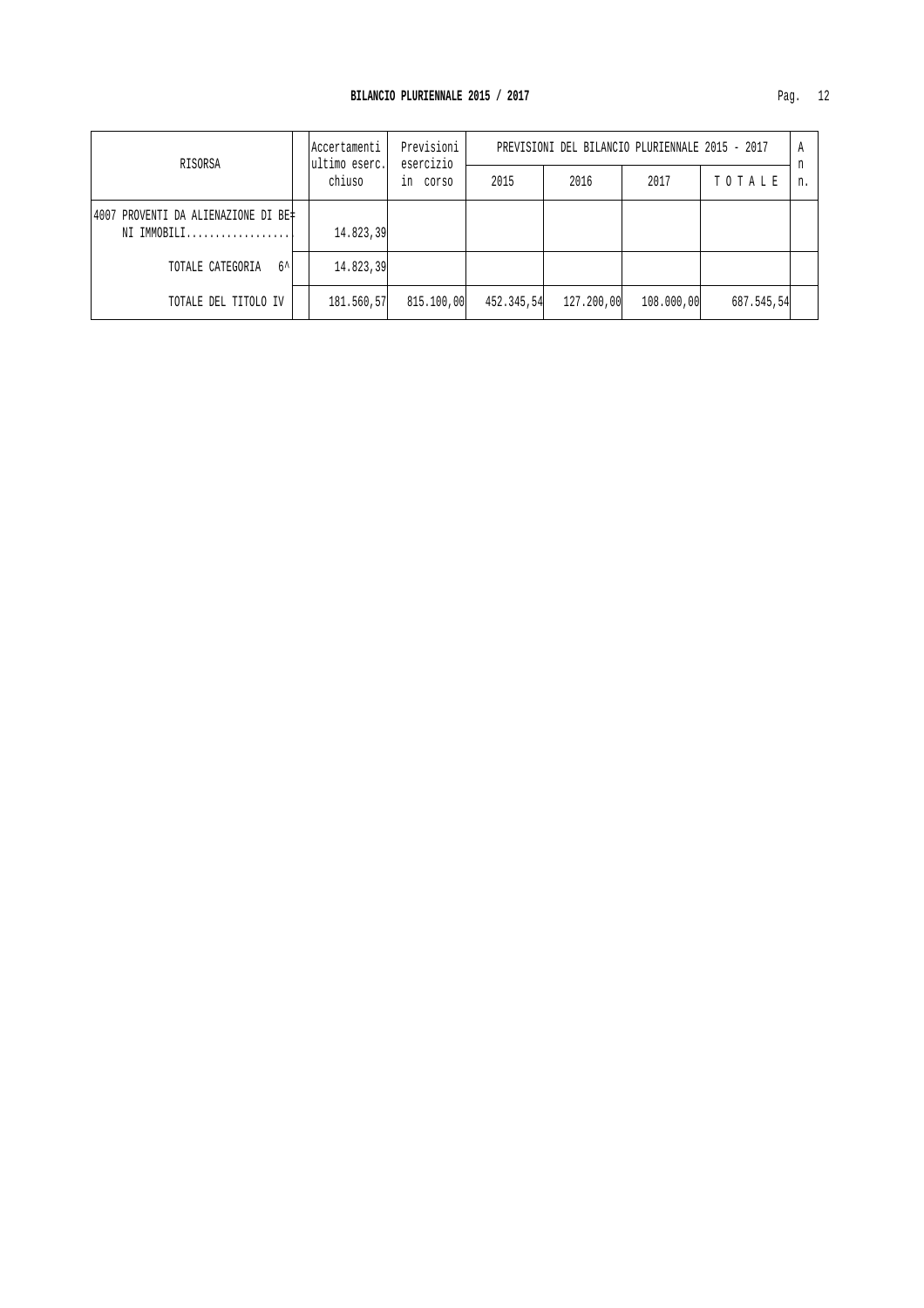|                                                                                                                                                                                                                              | Accertamenti            | Previsioni            | PREVISIONI DEL BILANCIO PLURIENNALE 2015 - 2017 |      |      |        | A       |
|------------------------------------------------------------------------------------------------------------------------------------------------------------------------------------------------------------------------------|-------------------------|-----------------------|-------------------------------------------------|------|------|--------|---------|
| RISORSA                                                                                                                                                                                                                      | ultimo eserc.<br>chiuso | esercizio<br>in corso | 2015                                            | 2016 | 2017 | TOTALE | n<br>n. |
| TITOLO V<br>ENTRATE DERIVANTI DA ACCENSIO‡<br>NE DI PRESTITI<br>CATEGORIA 3^<br>ASSUNZIONE DI MUTUI E PRESTITI<br>5032 MUTUO PER MANUTENZIONE STRAOR‡<br>DINARIA VIA CAGLIARI<br>5036 MUTUO PER IMPIANTI FOTOVOLTAI#<br>$CL$ |                         |                       |                                                 |      |      |        |         |
| TOTALE CATEGORIA 3^                                                                                                                                                                                                          |                         |                       |                                                 |      |      |        |         |
| TOTALE DEL TITOLO V                                                                                                                                                                                                          |                         |                       |                                                 |      |      |        |         |